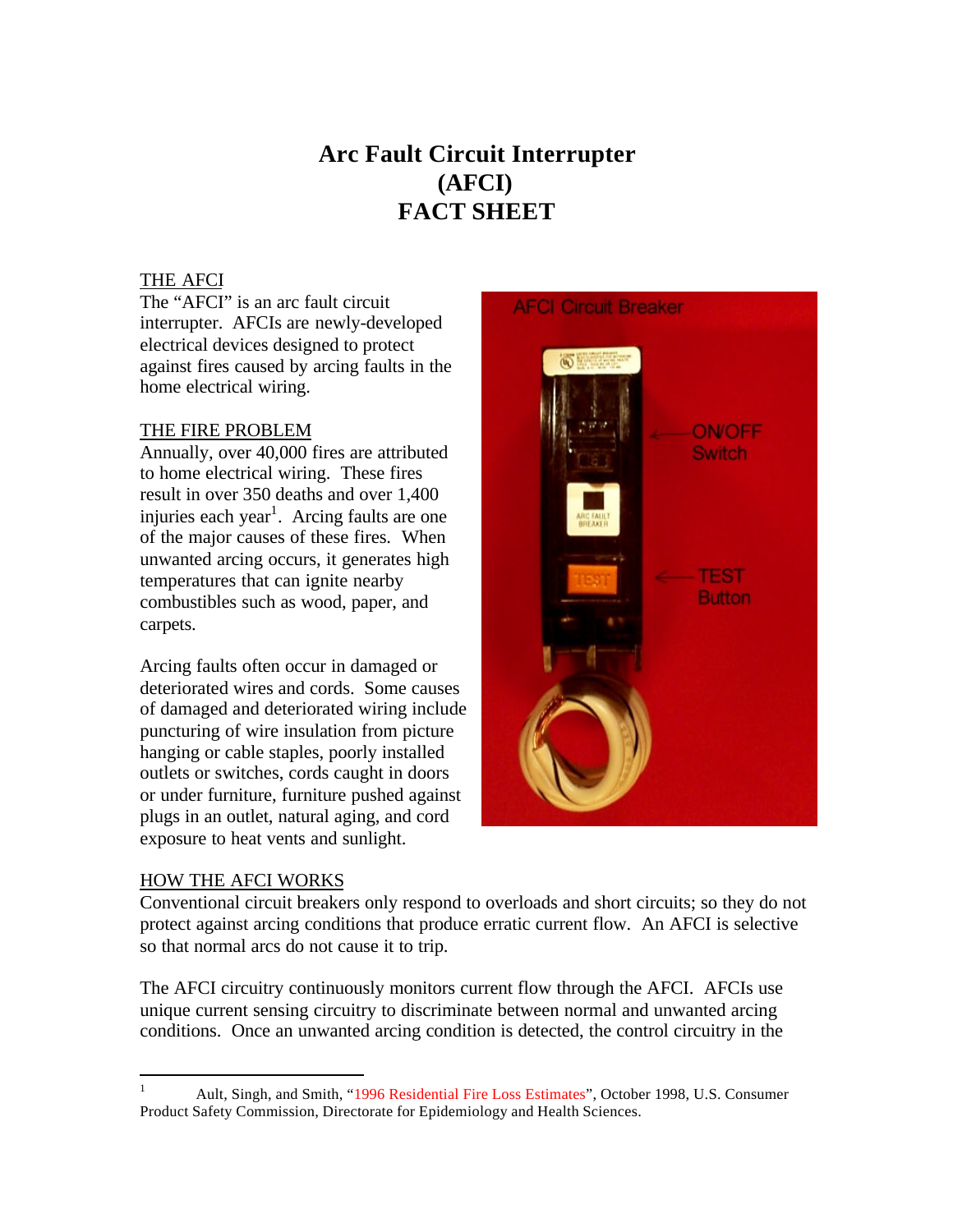AFCI trips the internal contacts, thus de-energizing the circuit and reducing the potential for a fire to occur. An AFCI should not trip during normal arcing conditions, which can occur when a switch is opened or a plug is pulled from a receptacle.

Presently, AFCIs are designed into conventional circuit breakers combining traditional overload and short-circuit protection with arc fault protection. AFCI circuit breakers (AFCIs) have a test button and look similar to ground fault circuit interrupter (GFCI) circuit breakers. Some designs combine GFCI and AFCI protection. Additional AFCI design configurations are anticipated in the near future.

It is important to note that AFCIs are designed to mitigate the effects of arcing faults but cannot eliminate them completely. In some cases, the initial arc may cause ignition prior to detection and circuit interruption by the AFCI.

The AFCI circuit breaker serves a dual purpose – not only will it shut off electricity in the event of an "arcing fault", but it will also trip when a short circuit or an overload occurs. The AFCI circuit breaker provides protection for the branch circuit wiring and limited protection for power cords and extension cords. Single-pole, 15- and 20- ampere AFCI circuit breakers are presently available.

# WHERE AFCIs SHOULD BE USED

The 1999 edition of the National Electrical Code, the model code for electrical wiring adopted by many local jurisdictions, requires AFCIs for receptacle outlets in bedrooms, effective January 1, 2002. Although the requirement is limited to only certain circuits in new residential construction, AFCIs should be considered for added protection in other circuits and for existing homes as well. Older homes with aging and deteriorating wiring systems can especially benefit from the added protection of AFCIs. AFCIs should also be considered whenever adding or upgrading a panel box while using existing branch circuit conductors.

# INSTALLING AFCIs

AFCI circuit breakers should be installed by a qualified electrician. The installer should follow the instructions accompanying the device and the panel box.

In homes equipped with conventional circuit breakers rather than fuses, an AFCI circuit breaker may be installed in the panel box in place of the conventional circuit breaker to add arc protection to a branch circuit. Homes with fuses are limited to receptacle or portable-type AFCIs, which are expected to be available in the near future, or AFCI circuit breakers can be added in separate panel boxes next to the fuse panel box.

# TESTING AN AFCI

AFCIs should be tested after installation to make sure they are working properly and protecting the circuit. Subsequently, AFCIs should be tested once a month to make sure they are working properly and providing protection from fires initiated by arcing faults.